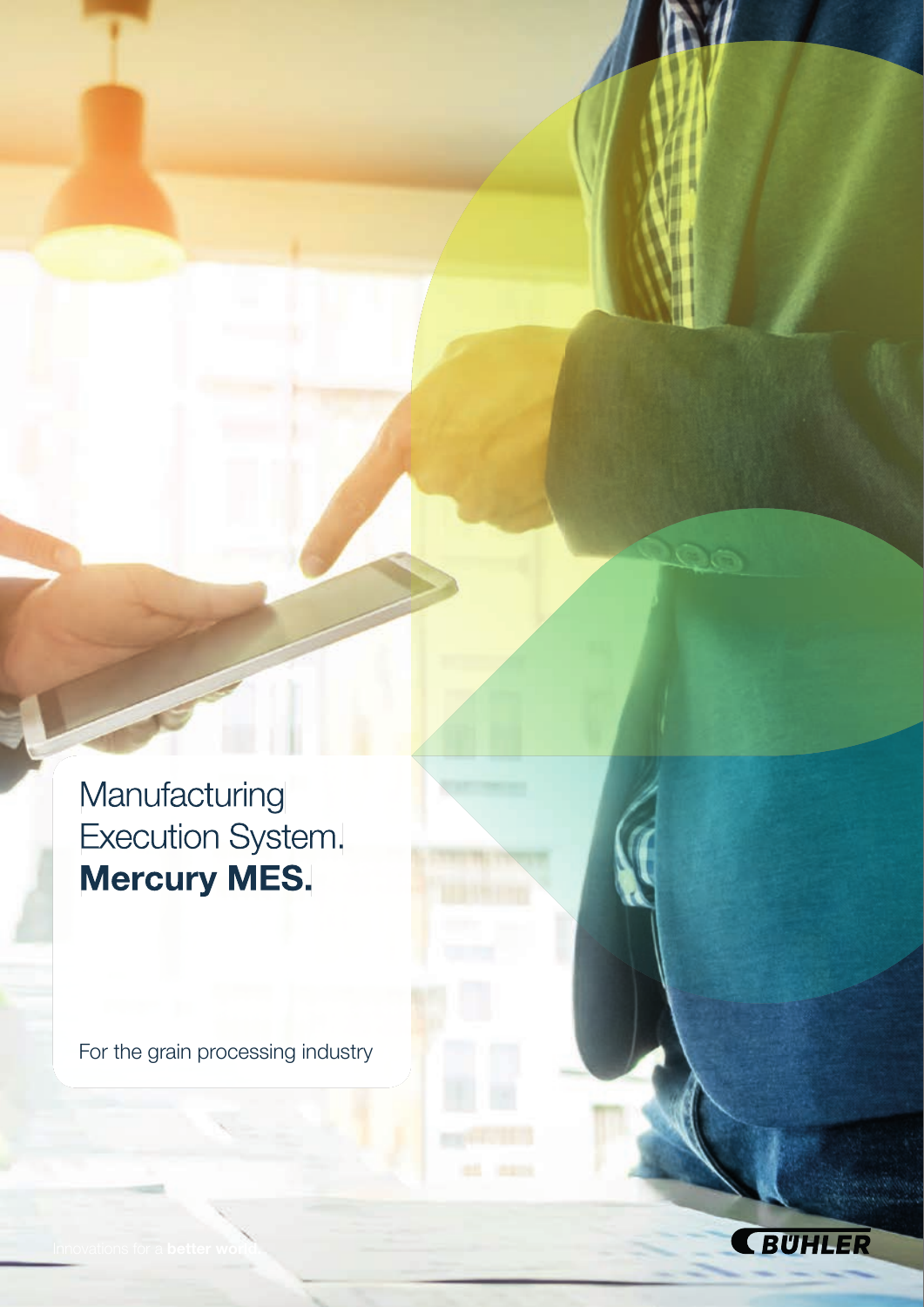### Bühler Automation Solutions.

Control your operations, shape your business.

Efficient production processes, maximum productivity and top safety are essential for processing grain to high-grade products. To be successful in your industry, you must be able to rely on production plants that offer maximum uptime and optimal performance. Customized automation solutions support your operations and increase your efficiency.



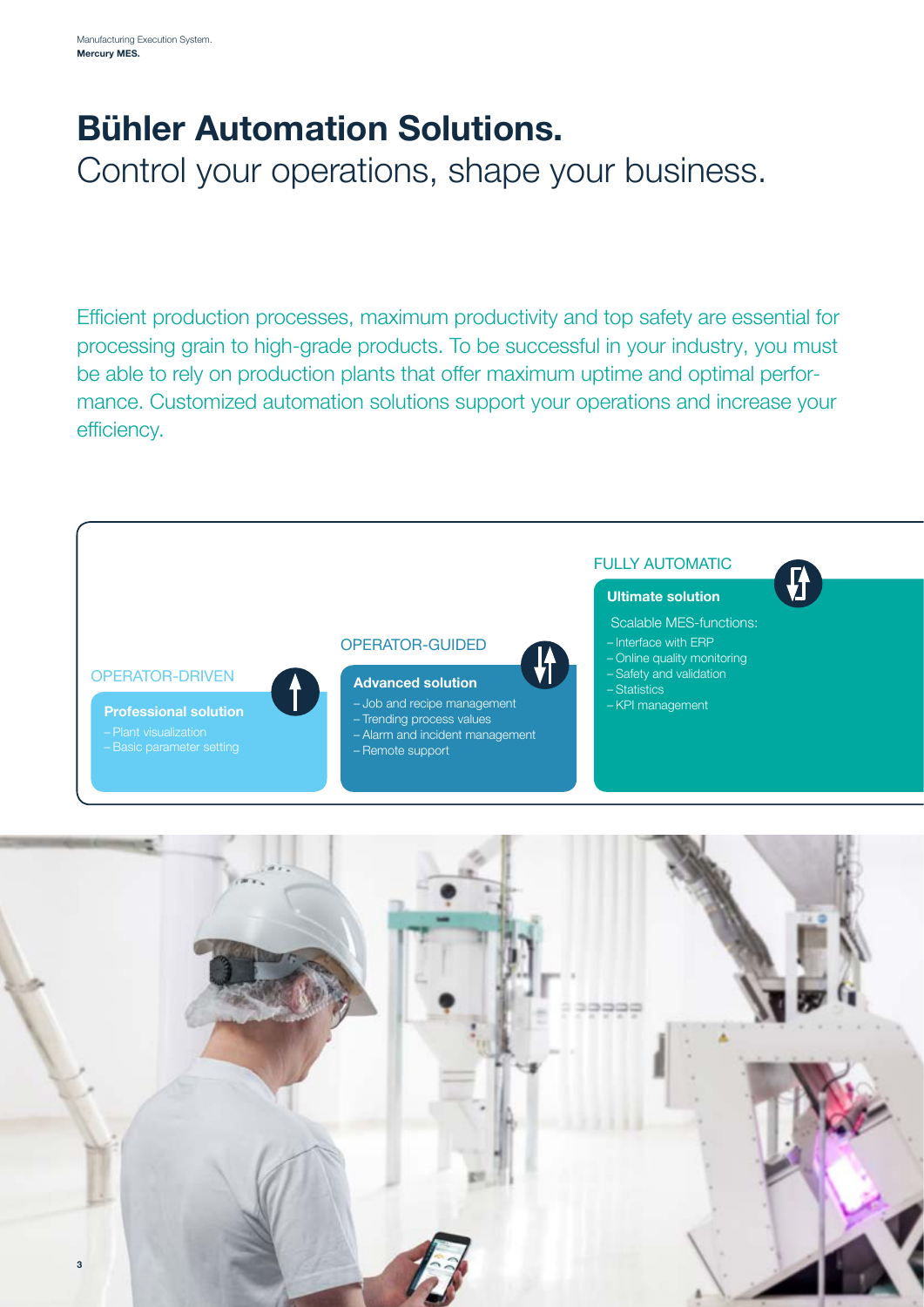### Mercury MES. More than plant automation.

Mercury MES supports you in controlling and visualizing your processes in a simple and intuitive way. It also enables a seamless exchange of information throughout the systems involved in the production process. Workflows can be optimized thanks to communication between ERP, quality control, maintenance and other systems. Data availability and real-time feedback allow smart decision making, increasing your milling performance and productivity. Mercury MES is web-based, thus adaptive and accessible on any device. Plus it is the backbone for digital services which increase your profitability through new insights and intelligent



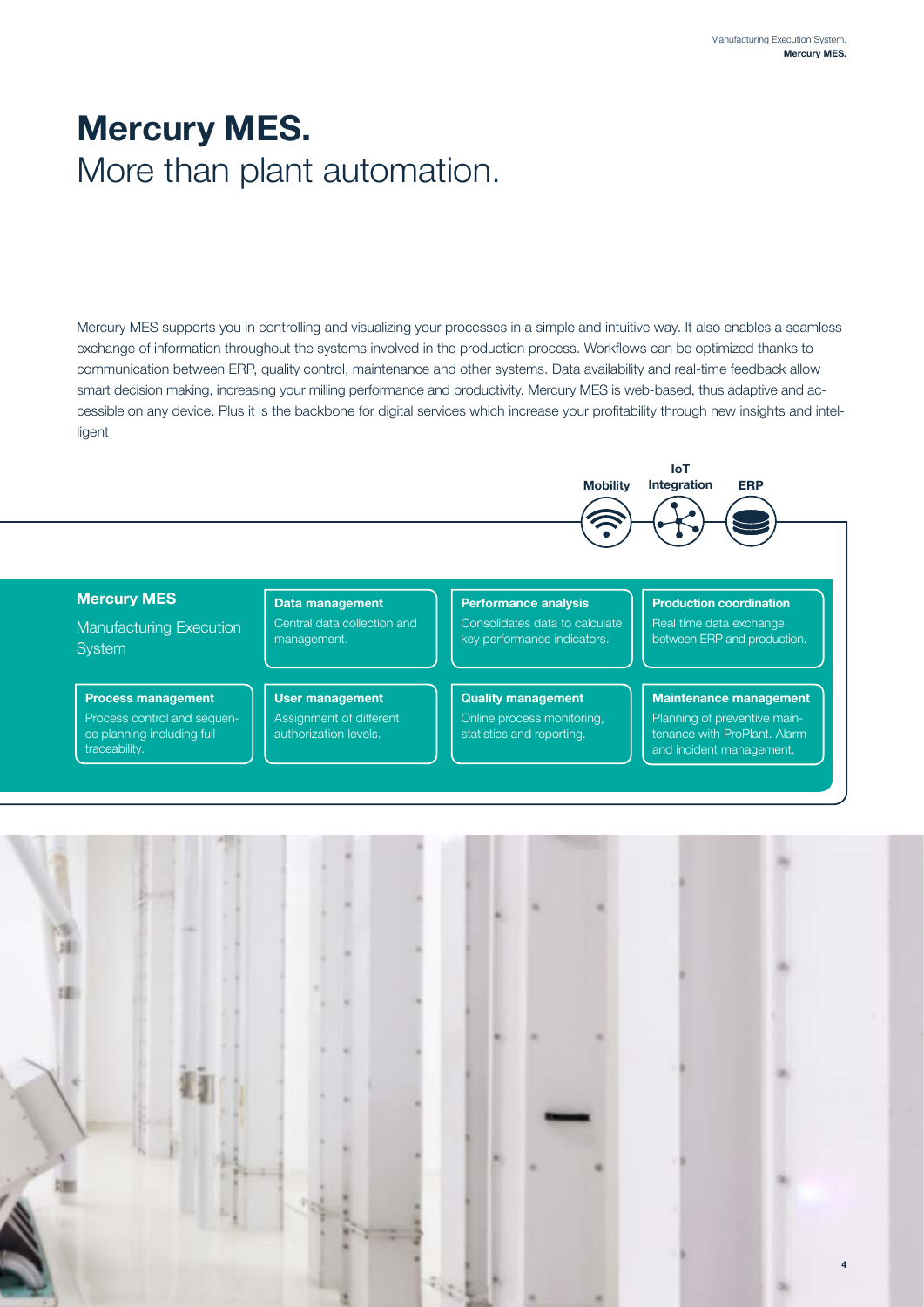## Mercury MES. Transparency translated into efficiency.

Transparency is the key to unlocking greater plant efficiency and productivity. Mercury MES helps with a well-organized user interface and central data collection.

#### Efficiency through seamless system integration

Central data collection and management increase efficiency on different levels:

#### Production

Real time data exchange with ERP allows a balanced workload and improved production planning. Processes are routed and sequenced in the best possible way. Process analysis and trend monitoring detect anomalies in the production and suggest corrective measures.

#### Food Safety & Quality

Processes are monitored constantly and every process step is saved in a centralized database. Traceability from intake to outload and backwards is visible at a glance with only a few clicks. Statistics and reporting tools reduce administrative work and are compliant with established norms and standards.

#### Availability

Alarm notifications and simplified incident identification help in keeping downtimes as low as possible. Integration of maintenance management systems such as Bühler's ProPlant make proactive maintenance possible.

#### Energy management

Monitoring of energy consumption serves to optimize energy use with the goal of preventing power peaks and lowering costs. Mercury MES facilitates energy savings by monitoring plants and processes (e.g. compressed air) and facility conditions.



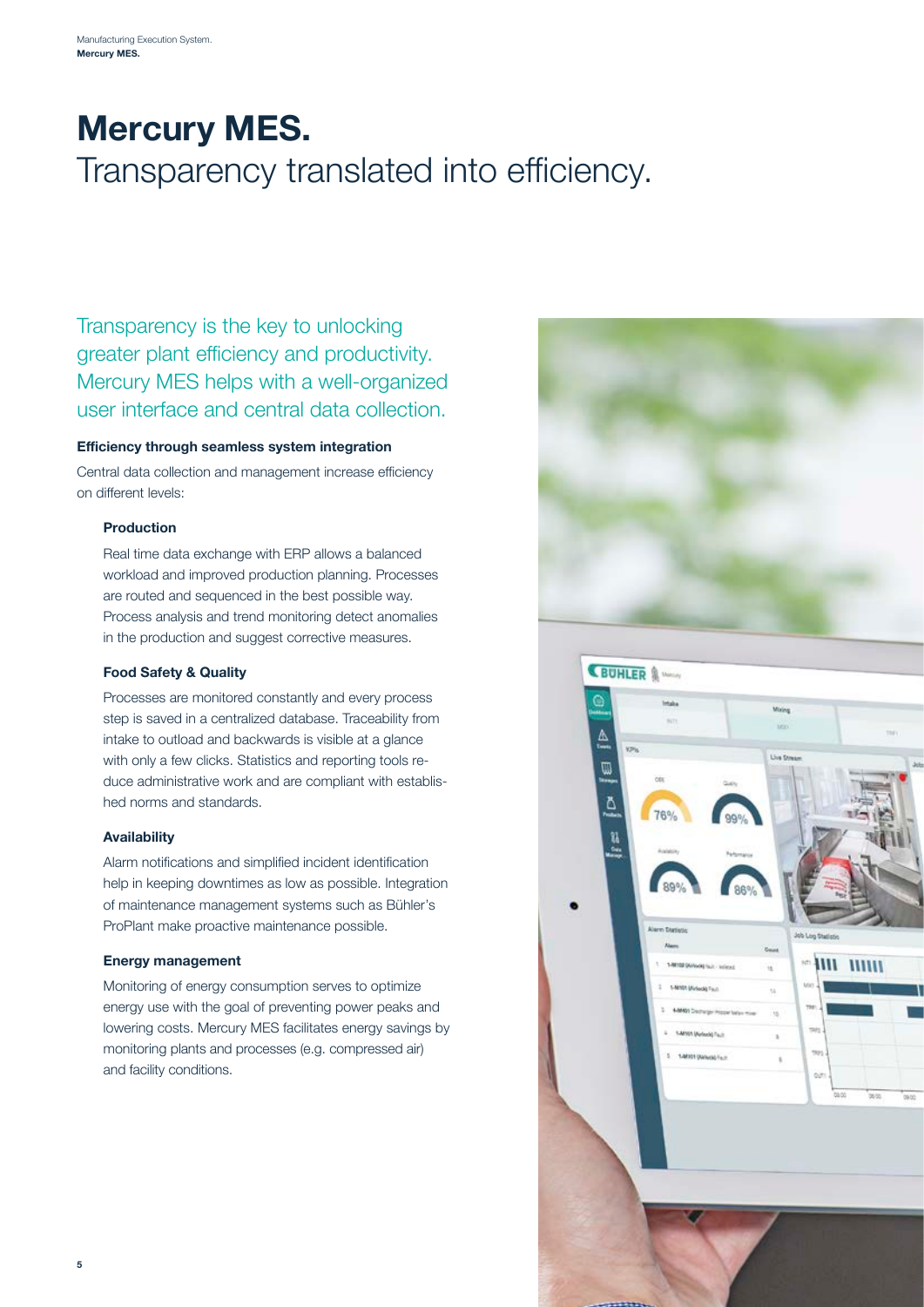6

### Ease-of-use

Mercury MES's intuitive user interface provides control of all functions and settings. As a result, operators can quickly intervene in production processes if required. With years of experience in milling automation, the system is optimized for smooth control. With customizable plant overview you decide what information is relevant to you.

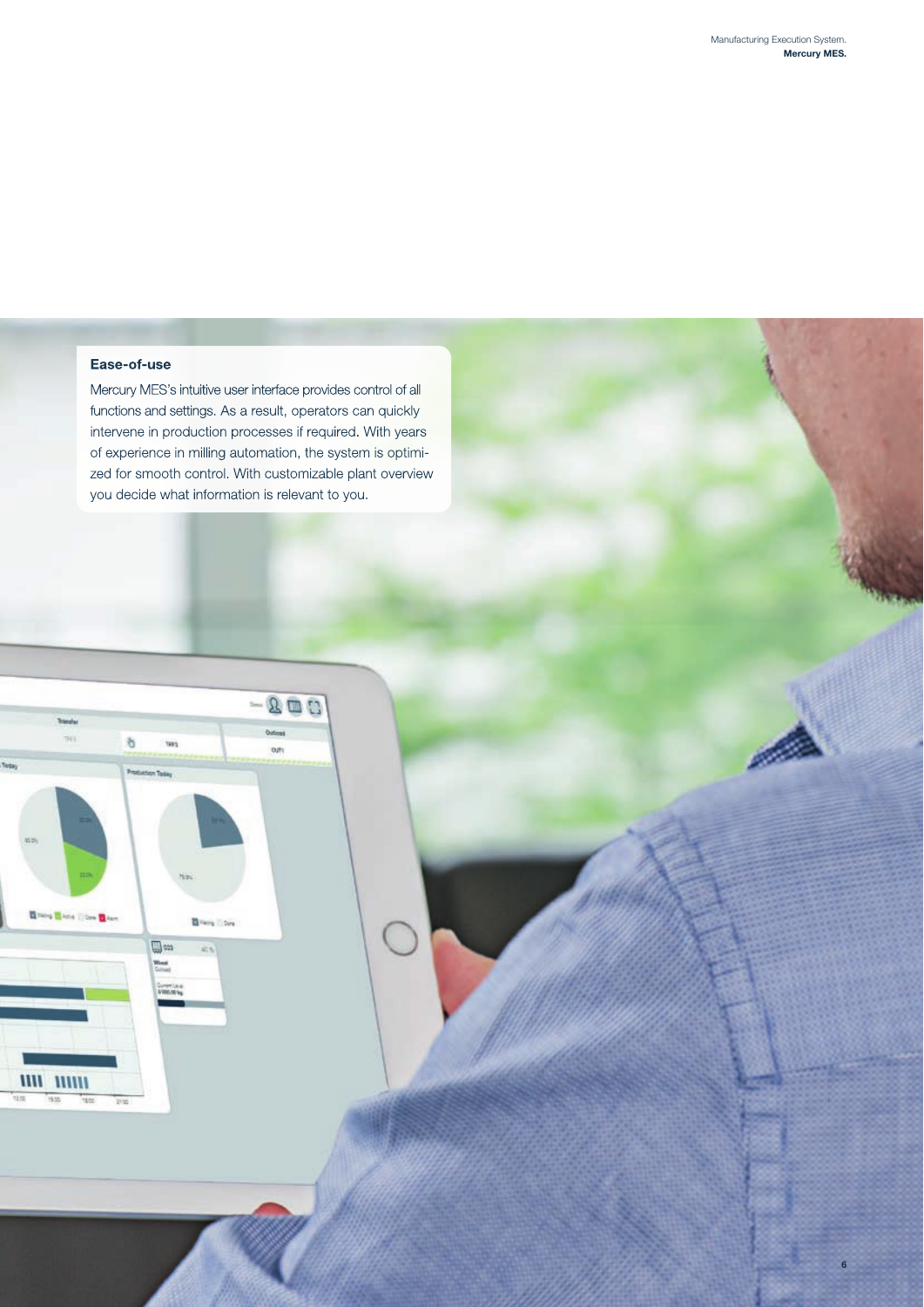### Take smart business decisions based on integrated and up-to-date information.

The web-based MES system is adaptive and fully functional on various devices in a secured network. Additional digital services allow real-time plant monitoring from anywhere at any time. Management information about yield or other efficiency parameters make benchmarking between production sites possible, thus providing the basis for smart business decisions.

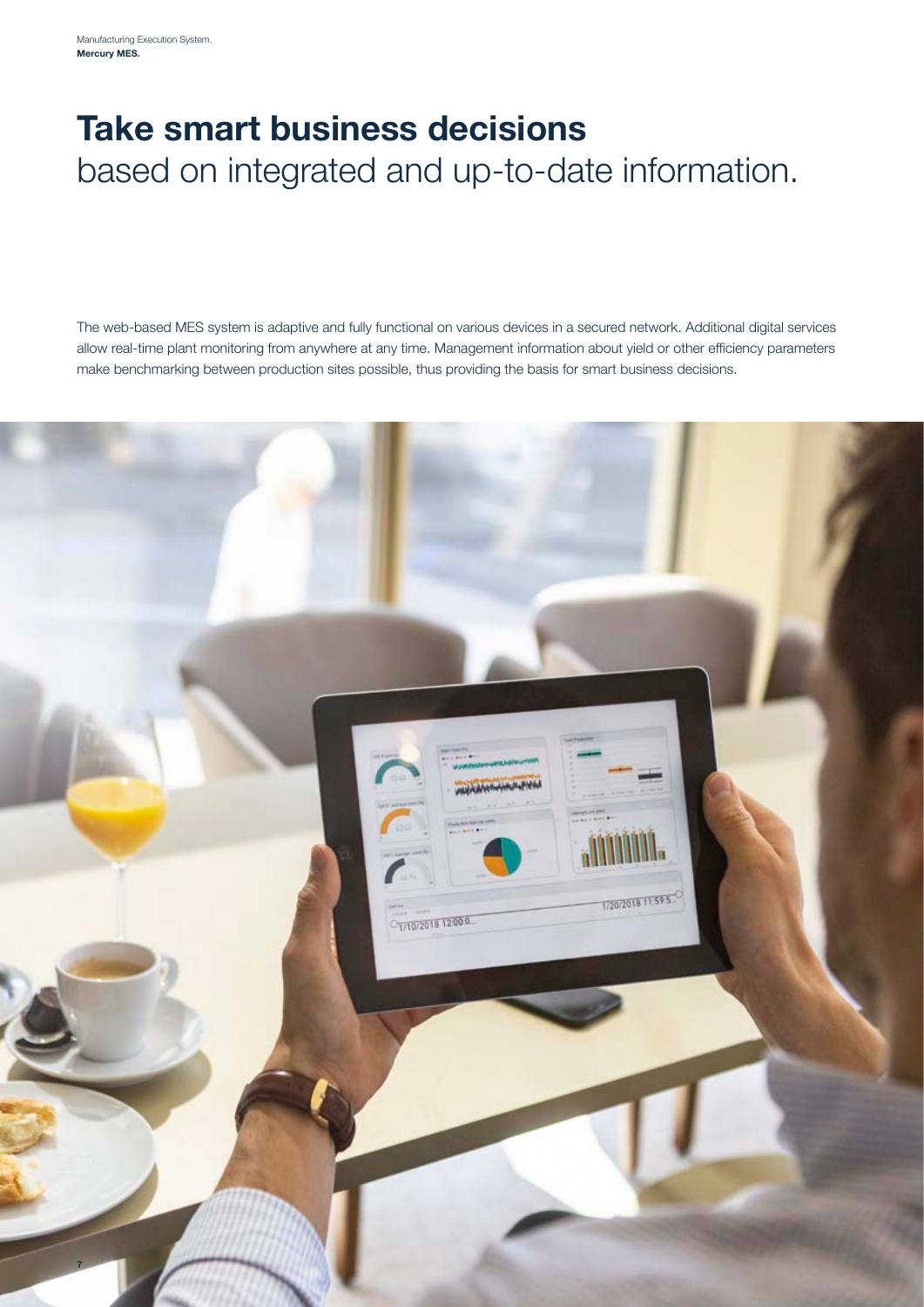### Bühler – 360° automation. Everything from a single source.

Bühler Automation is your single-source provider, integrating hardware, software, project management and support. So you can focus on your business while we optimize your processes.



# 9

Centers of Competence

Our experts in automation solutions are close to you.

## 5000

### Installed Plants

With Bühler, you are buying proven technology that has been developed over many years to deliver practical advantages.

### 400+

#### Automation Specialists

Our automation specialists will understand your local compliance and regulation needs as well as your specific industry challenges.

Working with leading automation and equipment partners

Microsoft @ Allen-Bradley SIEMENS Schneider

**Rockwell** Automation